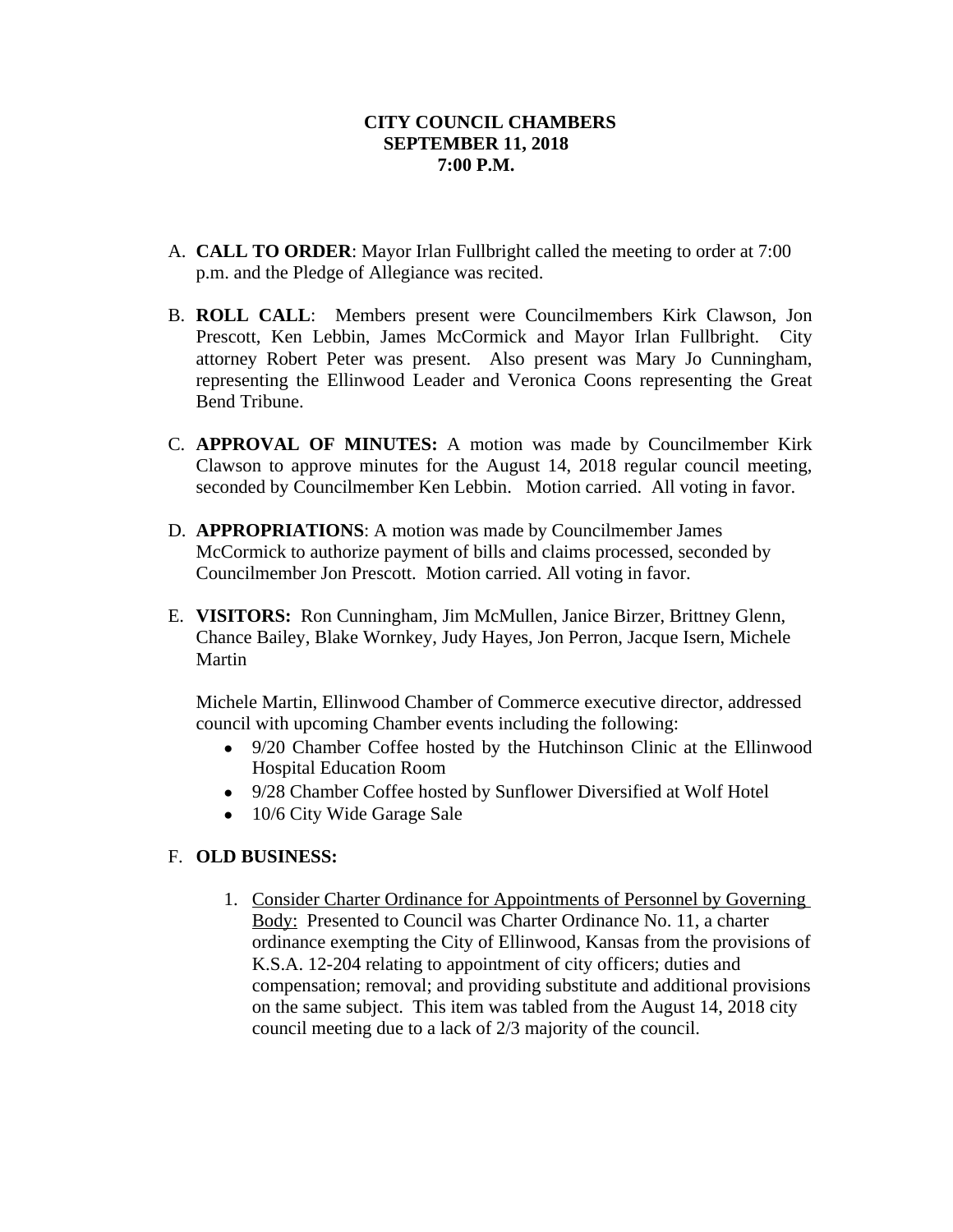A motion was made by Councilmember Ken Lebbin to adopt Charter Ordinance No. 11, seconded by Councilmember Kirk Clawson. Motion carried. Councilmembers Kirk Clawson, Ken Lebbin, Jon Prescott and Councilmember James McCormick voting aye. No one voting nay.

# G. **NEW BUSINESS**:

1. Consider Ordinance Adopting 2018 Standard Traffic Offense Code: The League of Kansas Municipalities publishes an updated Standard Traffic Offense Code, which includes all traffic offenses. The City currently utilizes the 2017 Code.

A motion was made by Councilmember Jon Prescott to adopt Ordinance 2018-6, an ordinance regulating traffic within the corporate limits of the City of Ellinwood, Kansas; incorporating by reference the "Standard Traffic Ordinance for Kansas Cities', Edition of 2018, providing certain penalties and repealing Ordinance 2017-3. Councilmember Kirk Clawson seconded the motion. Motion carried. All voting in favor.

2. Consider Ordinance Adopting 2018 Uniform Public Offense Code: The League of Kansas Municipalities publishes an updated Uniform Public Offense Code, which includes all criminal offenses not related to traffic. The City currently utilizes the 2017 Code.

A motion was made by Councilmember Kirk Clawson to adopt Ordinance 2018-7, an ordinance regulating public offenses within the corporate limits of the City of Ellinwood, Kansas incorporating by reference the "Uniform Public Offense Code for Kansas Cities", Edition of 2018. Councilmember James McCormick seconded the motion. Motion carried. All voting in favor.

3. Consider Resolution for Dilapidated Structure at 106 West 4<sup>th</sup>: Presented to council for consideration was Resolution 91118A which deems the property at 106 West  $4<sup>th</sup>$  to be a dangerous or unsafe structure and would initiate the condemnation proceedings.

Subject to K.S.A. 12-1750; 12-1756 the City Governing Body may direct a property owner to abate a dangerous or dilapidated structure. The procedural process is as follows:

a) A written statement prepared by the Enforcing Officer is submitted to the Governing Body.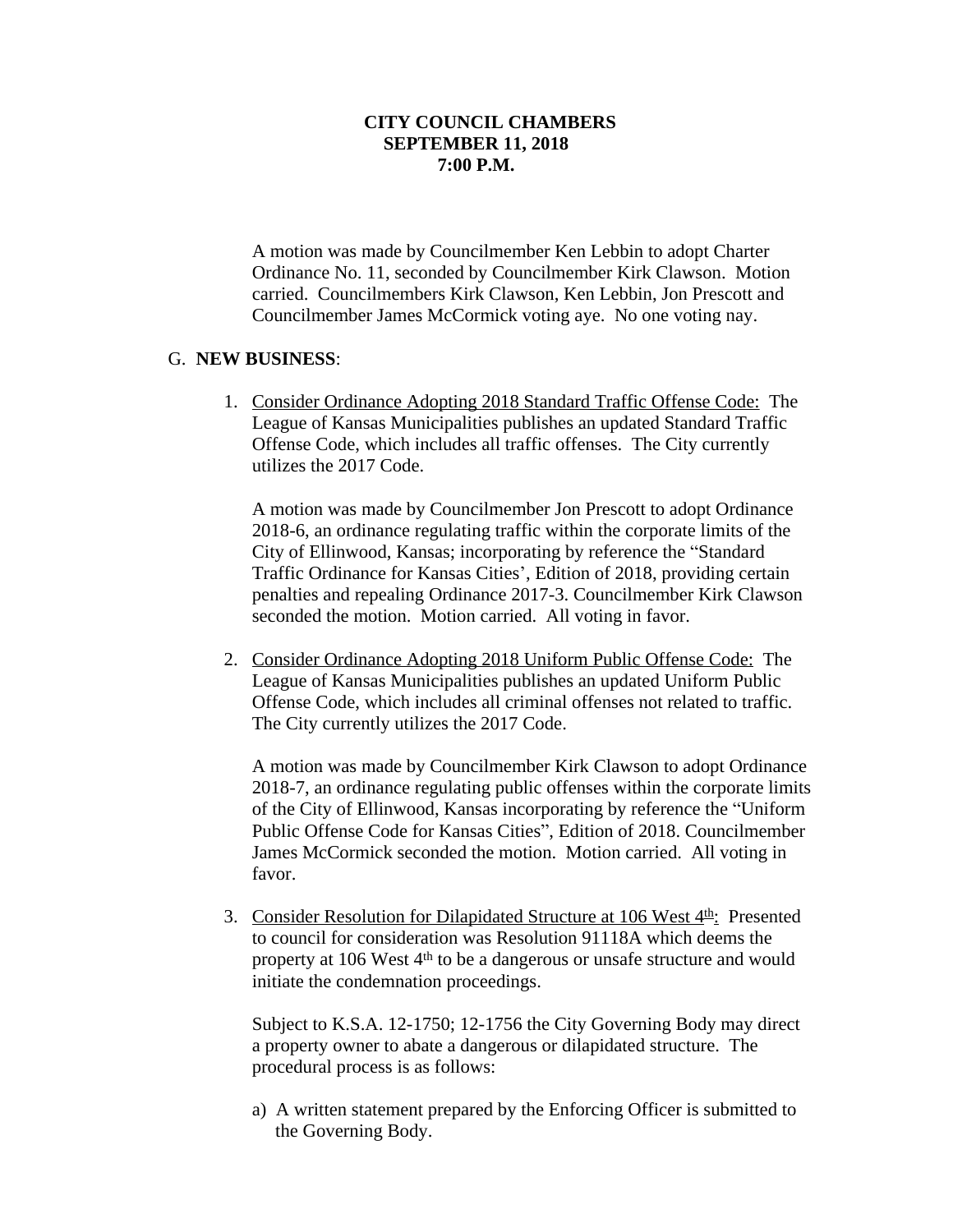- b) The Governing Body adopts resolution.
	- 1) Resolution is published two (2) times. 30 days must elapse between last publication and date for a hearing.
	- 2) Copy of the resolution is mailed by certified mail to each owner agent, lienholder and occupant.
- c) Governing Body holds a hearing on the date and time specified in the resolution and makes a formal determination on conditions of the structure.
- e) If owner does not diligently commence repair or removal as directed by resolution the City may:
	- 1) Remove or repair the structure.
	- 2) Assess cost, less salvage, against the property.

A motion was made by Councilmember Jon Prescott to adopt Resolution No 91118A, a Resolution fixing a time and place and providing for notice of a hearing before the Governing Body of the City of Ellinwood, Kansas, at which the owner, his or her agent, lienholders of record and occupants of the structures located at: lot seven (7), in block seventy-five (75), in the City of Ellinwood, Barton County Kansas, according to the recorded plat thereof. Commonly known as 106 West  $4<sup>th</sup>$ , in said City may appear and show cause why such structure should not be condemned and ordered repaired or demolished as an unsafe, dangerous or dilapidated structure and that a Public Hearing will be held on the 24th day of October, 2018 before the Governing Body of the City of Ellinwood at 7:00 p.m. in the council room of the city office. Motion seconded by Councilmember Kirk Clawson. Motion carried. All voting in favor.

4. Consider Resolution for Dilapidated Structure at 518 East 4<sup>th</sup>: Presented to council for consideration was Resolution 91118B which deems the property at 518 East 4th to be a dangerous or unsafe structure and would initiate the condemnation proceedings.

The procedural process is as noted above in agenda item 3.

A motion was made by Councilmember Jon Prescott to adopt Resolution No 91118B, a Resolution fixing a time and place and providing for notice of a hearing before the Governing Body of the City of Ellinwood, Kansas, at which the owner, his or her agent, lienholders of record and occupants of the structures located at: the east 85 feet of lot sixteen (16), in block fifty-six (56), according to the plat survey subdividing blocks 56 and 61, of the City of Ellinwood, Barton Kansas. Commonly known as 518 East 4 th Street in said City may appear and show cause why such structure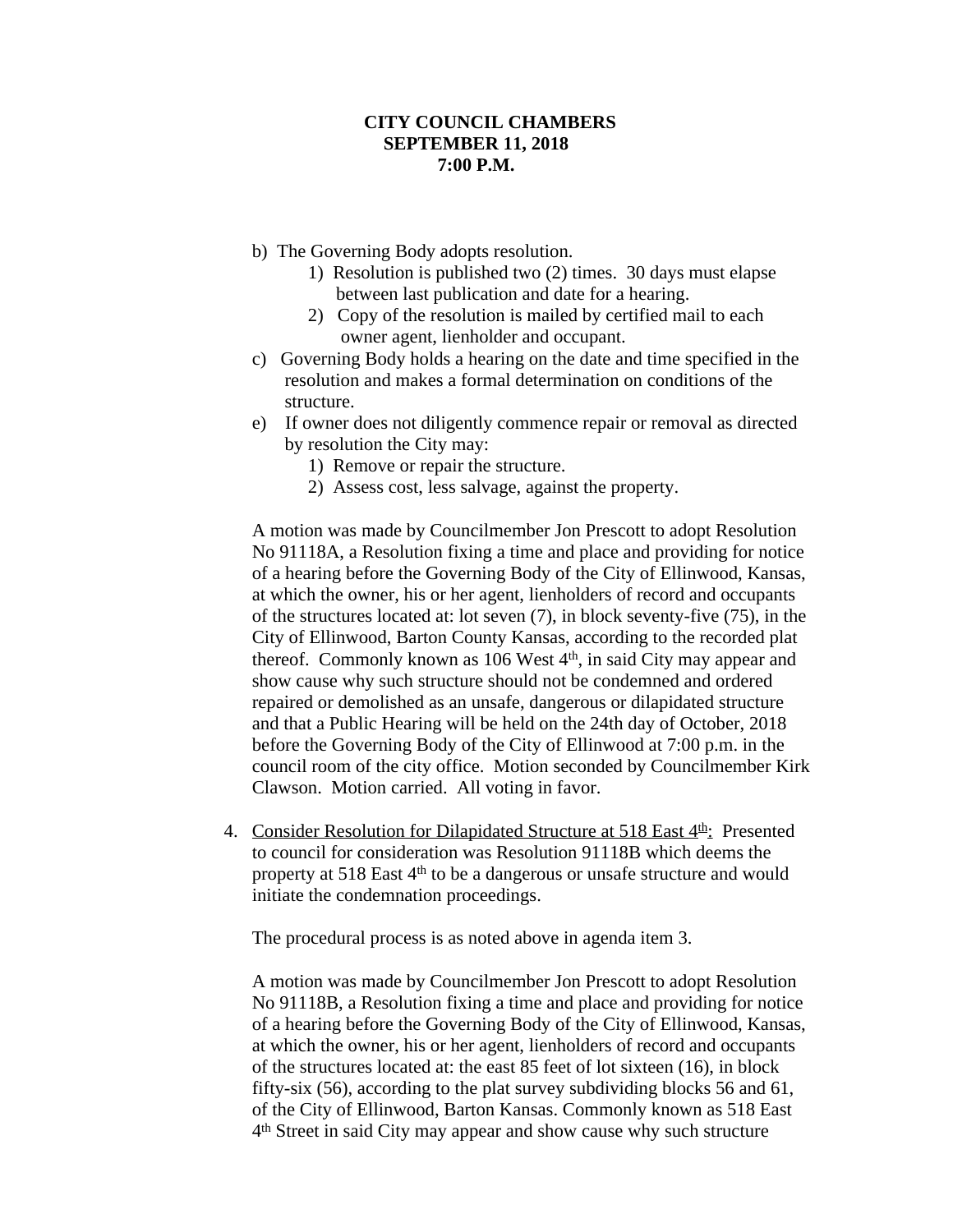should not be condemned and ordered repaired or demolished as an unsafe, dangerous or dilapidated structure and that a Public Hearing will be held on the 24th day of October, 2018 before the Governing Body of the City of Ellinwood at 7:00 p.m. in the council room of the city office. Motion seconded by Councilmember Ken Lebbin. Motion carried. All voting in favor.

5. Consider Resolution for Dilapidated Structure at  $404$  East  $4<sup>th</sup>$ . Presented to council for consideration was Resolution 91118C which deems the property at 404 East 4th to be a dangerous or unsafe structure and would initiate the condemnation proceedings.

The procedural process is as noted above in agenda item 3.

A motion was made by Councilmember Ken Lebbin to adopt Resolution No 91118C, a Resolution fixing a time and place and providing for notice of a hearing before the Governing Body of the City of Ellinwood, Kansas, at which the owner, his or her agent, lienholders of record and occupants of the structures located at: a tract commencing 100' east of the southwest corner (SWc) of block 57, thence north 140', thence east 50', thence south 140', thence west 50' to the point of beginning, said tract being located in the original town, City of Ellinwood, Barton County Kansas, according to the recorded plat thereof. Commonly known as  $404$  East  $4<sup>th</sup>$  Street in said City may appear and show cause why such structure should not be condemned and ordered repaired or demolished as an unsafe, dangerous or dilapidated structure and that a Public Hearing will be held on the 24th day of October, 2018 before the Governing Body of the City of Ellinwood at 7:00 p.m. in the council room of the city office. Motion seconded by Councilmember Kirk Clawson. Motion carried. All voting in favor.

6. Consider Resolution for Health Nuisance/Dilapidated Structure at 610 N. Hirsch: Presented to council for consideration was Resolution 91118D which deems the property at 610 North Hirsch to be a health nuisance and a dangerous, unsafe or dilapidated structure and would initiate the condemnation proceedings.

The procedural process is as noted above in agenda item 3.

A motion was made by Councilmember James McCormick to adopt Resolution No 91118D, a Resolution fixing a time and place and providing for notice of a hearing before the Governing Body of the City of Ellinwood, Kansas, at which the owner, his or her agent, lienholders of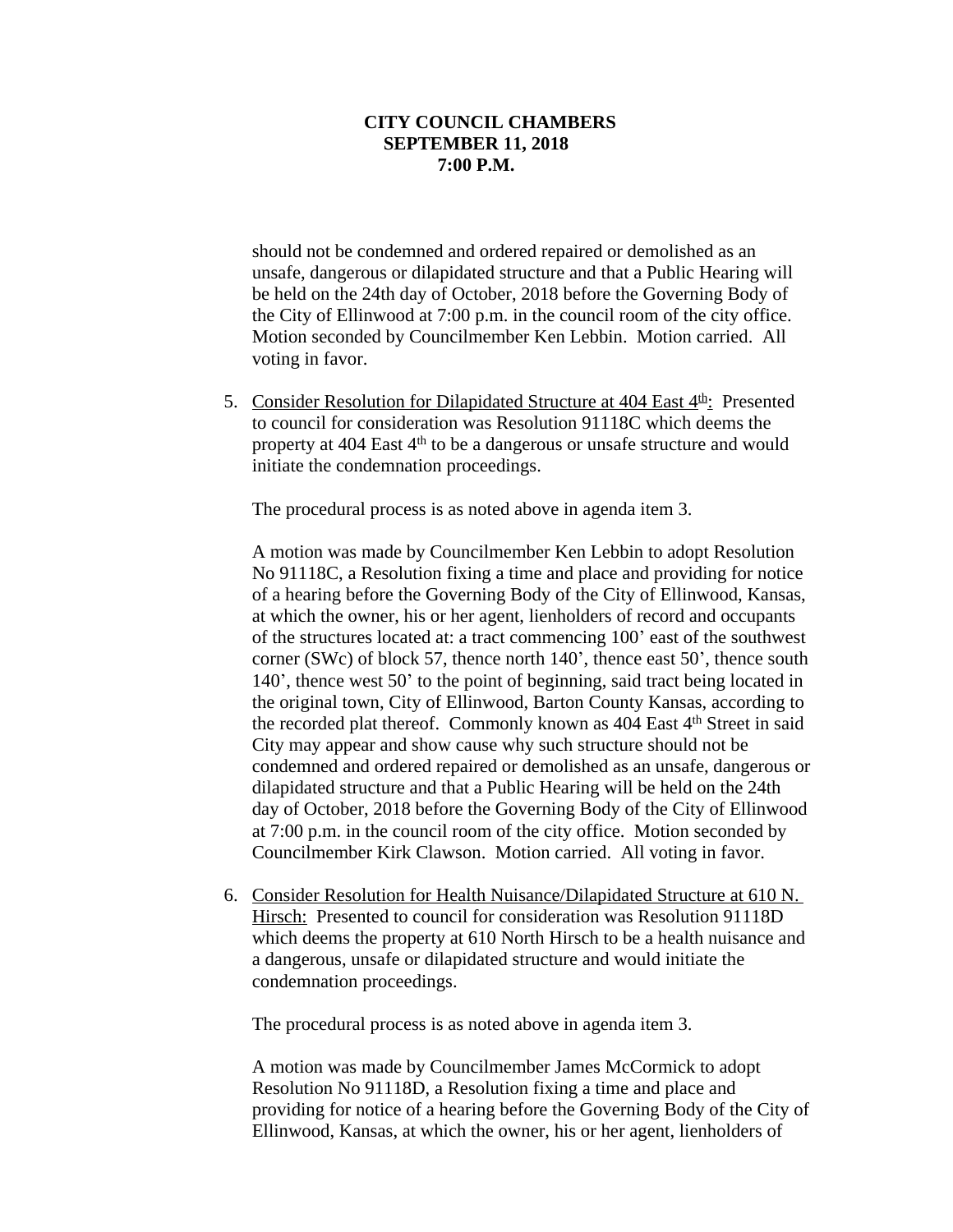record and occupants of the structures located at: lot one (1), in Clodfelter and Shepherd's replat of block six-two (62) and a part of block "H" in the City of Ellinwood, according to the recorded plat thereof. Commonly known as 610 North Hirsch in said City may appear and show cause why such structure should not be condemned and ordered repaired or demolished as a health nuisance and as an unsafe, dangerous or dilapidated structure that is detrimental to the health, safety, and general welfare of the residents of the city and is detrimental to adjoining property and the neighborhood and that a Public Hearing will be held on the 24th day of October, 2018 before the Governing Body of the City of Ellinwood at 7:00 p.m. in the council room of the city office. Motion seconded by Councilmember Jon Prescott. Motion carried. All voting in favor.

7. Appointment of Planning Commission: The Planning Commission has not met for several years and after contacting current members of the Planning Commission several have requested to be removed from serving on the board.

The current board members are Richard Doll and Guy Ernsting. Mayor Irlan Fullbright recommended appointment of the following individuals to the Planning Commission:

Mark Menges Chad Steffan Glen Hertel Rob Dove

A motion was made by Councilmember Ken Lebbin to approve the appointments to the Planning Commission as presented above, seconded by Councilmember Kirk Clawson. Motion carried. All voting in favor.

8. Appointment of Vacant Council Position: Mayor Fullbright reported a resignation letter has been received from Councilmember Alan Brauer. Mr. Brauer no longer resides within the city limits therefore he is no longer eligible to serve on the city council. Statute allows for Mayor Fullbright to fill the remaining term of the vacated position by appointment.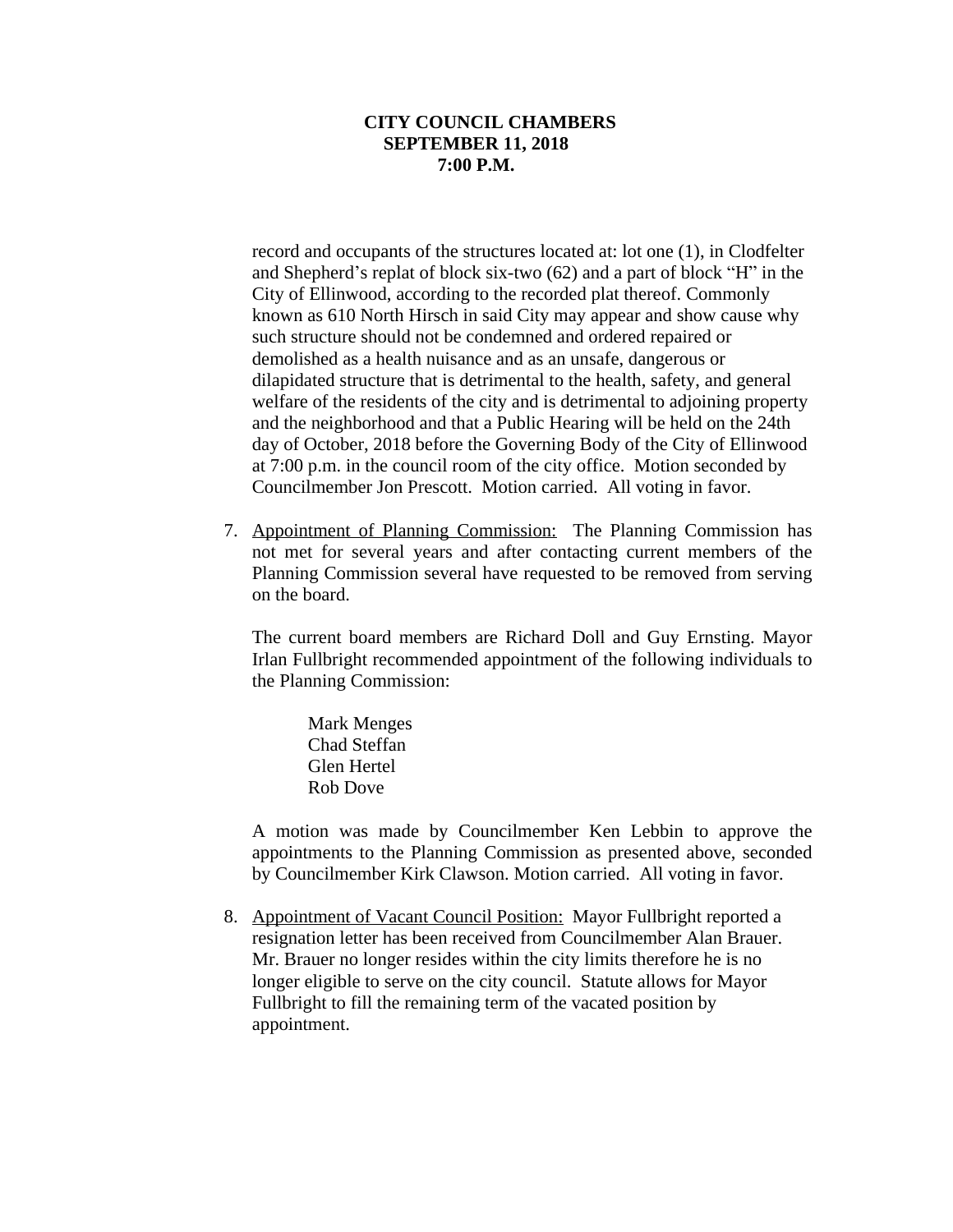Mayor Irlan Fullbright recommended the appointment of Steve Oelke to fill the vacant council position. A motion was made by Councilmember Kirk Clawson to approve the appointment of Steve Oelke to fill the council position vacated by Alan Brauer, seconded by Councilmember Jon Prescott. Motion carried. All voting in favor.

9. Health Insurance Renewal: The City's health insurance policy is up for renewal on November 1<sup>st</sup>. Currently the City has the Gold Level Blue Care Premier SG Choice Plan, which is a traditional health insurance package with a \$1500/\$3000 deductible, 20% coinsurance, office copays and prescription copays, and a maximum out of pocket of \$4500/\$9000.

The premiums for this policy are aged based, therefore, every employee's premium is different. Currently the City pays 100% of the employee premium, including dental and 77% of the premium for spouse and dependents. The renewal premium for the current health and dental insurance has increased 3.81%. The 2019 budget included a 10% increase for health insurance.

A motion was made by Councilmember Jon Prescott to approve the renewal of the Blue Care Premier SG Choice policy and the dental insurance policy and to continue the city contribution of 100% for employee premiums and 77% for dependent/spouse premiums. Councilmember Ken Lebbin seconded the motion. Motion carried. All voting in favor.

10. Discussion of Future Street Projects: Staff explained due to the good pricing that the City received on the original street project and the flood control project coming in well under what was estimated there is excess funding available from the bond issue which could be re-allocated to additional street projects upon approval from the bond attorney. Staff discussed with council possible locations including the railroad area on South Main and the 300 and 400 blocks of East 1<sup>st</sup> and East 2<sup>nd</sup>. Staff estimated excess funds to be approximately \$400,000. The preliminary estimate to do the south main area would be \$250,000 leaving approximately \$150,000 to do one block of streets and possible curb and guttering. The consensus of council was to further study the south main area and the 300 block of East 2nd as future street projects.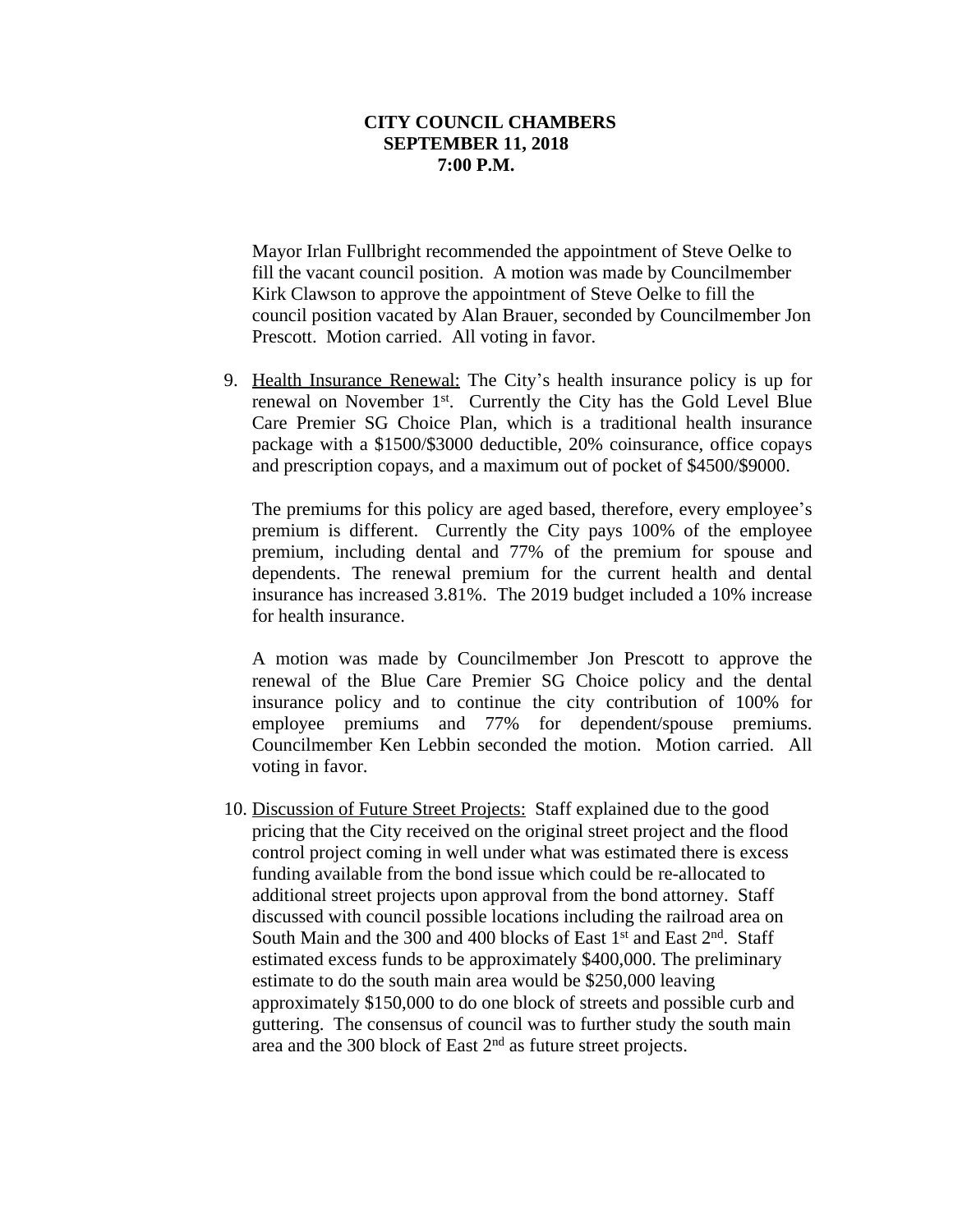11. Executive Session for Non–Elected Personnel: An executive session is requested for discussion of confidential information related to non-elected personnel pursuant to K.S.A  $45-221(a)(26)$  and K.S.A. 75-4319. A motion was made by Councilmember Ken Lebbin to recess into executive session for discussion of confidential information related to non-elected personnel pursuant to K.S.A 45-221(a)(26) and K.S.A. 75-4319 for fifteen (15) minutes until 8:10 p.m., with Robert Peter, city attorney, Chris Komarek, city administrator and Kim Schartz, city clerk present and to reconvene in council chambers at that time. Motion seconded by Councilmember James McCormick. Motion carried. All voting in favor. The governing body recessed into executive session at 7:55 p.m.

Meeting reconvened into regular session at 8:10 p.m. No action taken.

12. Consideration of Appointment for Street Department Superintendent: Mayor Irlan Fullbright explained with the resignation of Kevin Clair, an appointment can be made to fill the vacant street superintendent position. Mayor Irlan Fullbright recommended the appointment of Spencer Proffitt as interim street superintendent for 6 months. A motion was made by Councilmember Jon Prescott to approve the appointment of Spencer Proffitt as interim street superintendent for 6 months, seconded by Councilmember James McCormick. Motion carried. All voting in favor. Blake Wornkey, street department employee, sitting in the audience voiced disapproval with the appointment.

# H. **REPORTS**:

- 1. Municipal Court Report: Presented to Council was the Municipal Court Report for August, 2018.
- 2. Utilities Production Report: Presented to Council was the Utilities Production Report.
- 3. Staff Reports:
	- a) Staff reported EMS received a perfect inspection report. Staff also explained the EMS department has been very busy with 280 runs for the year so far with 103 being transfers.
	- b) Staff reported the flood control driveway work at Corey Long's, has been delayed a couple of weeks from the rains.
	- c) Staff reported Ryder Brick is still 3 weeks out from coming to get the salvaged brick. Staff also explained the city has been contacted by another brick dealer.